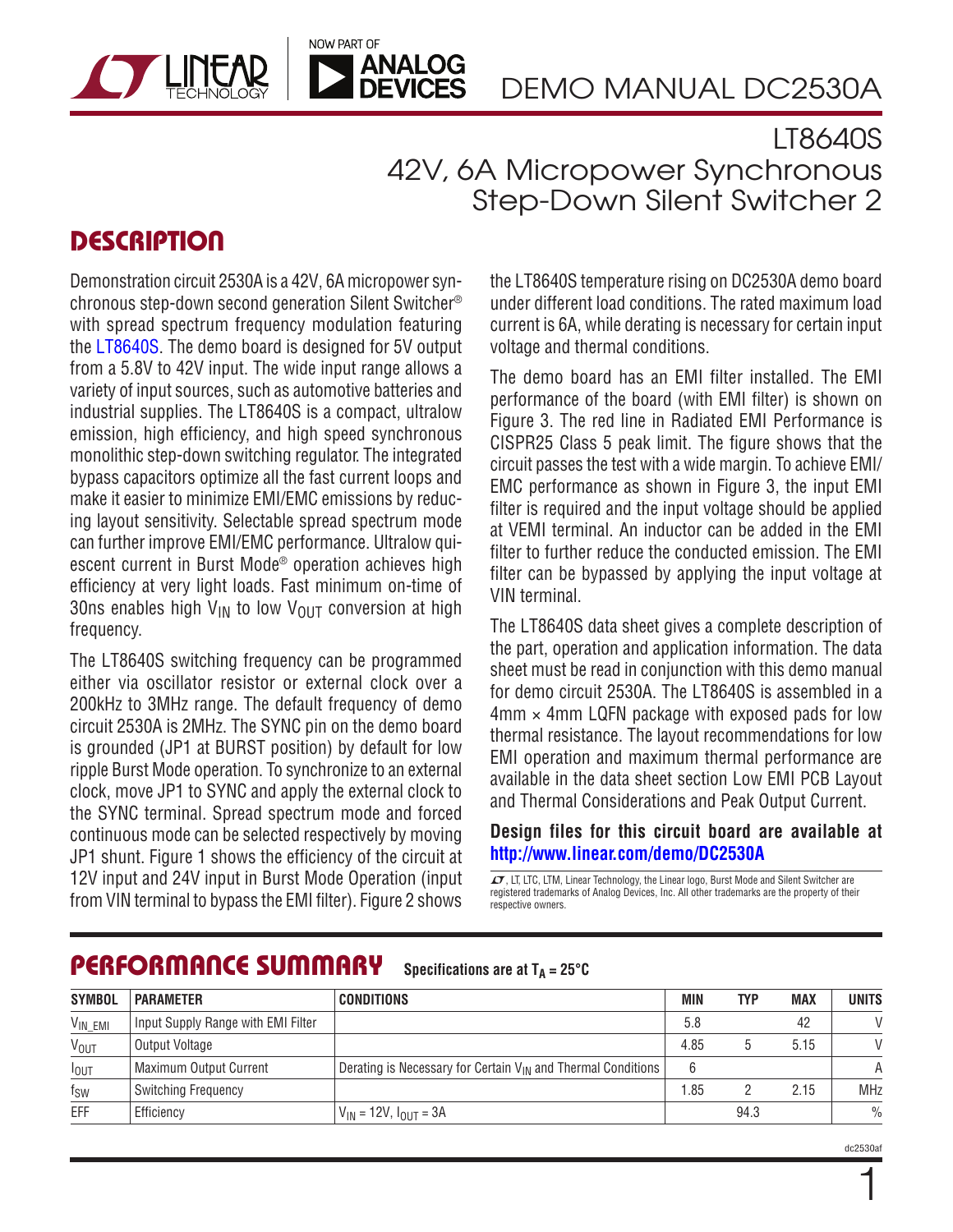## **DESCRIPTION**



**Figure 1. LT8640S Demo Circuit DC2530A Efficiency vs Load Current (Input from VIN Terminal)**



**Figure 2. LT8640S Demo Circuit DC2530A Temperature Rising vs Input Voltage**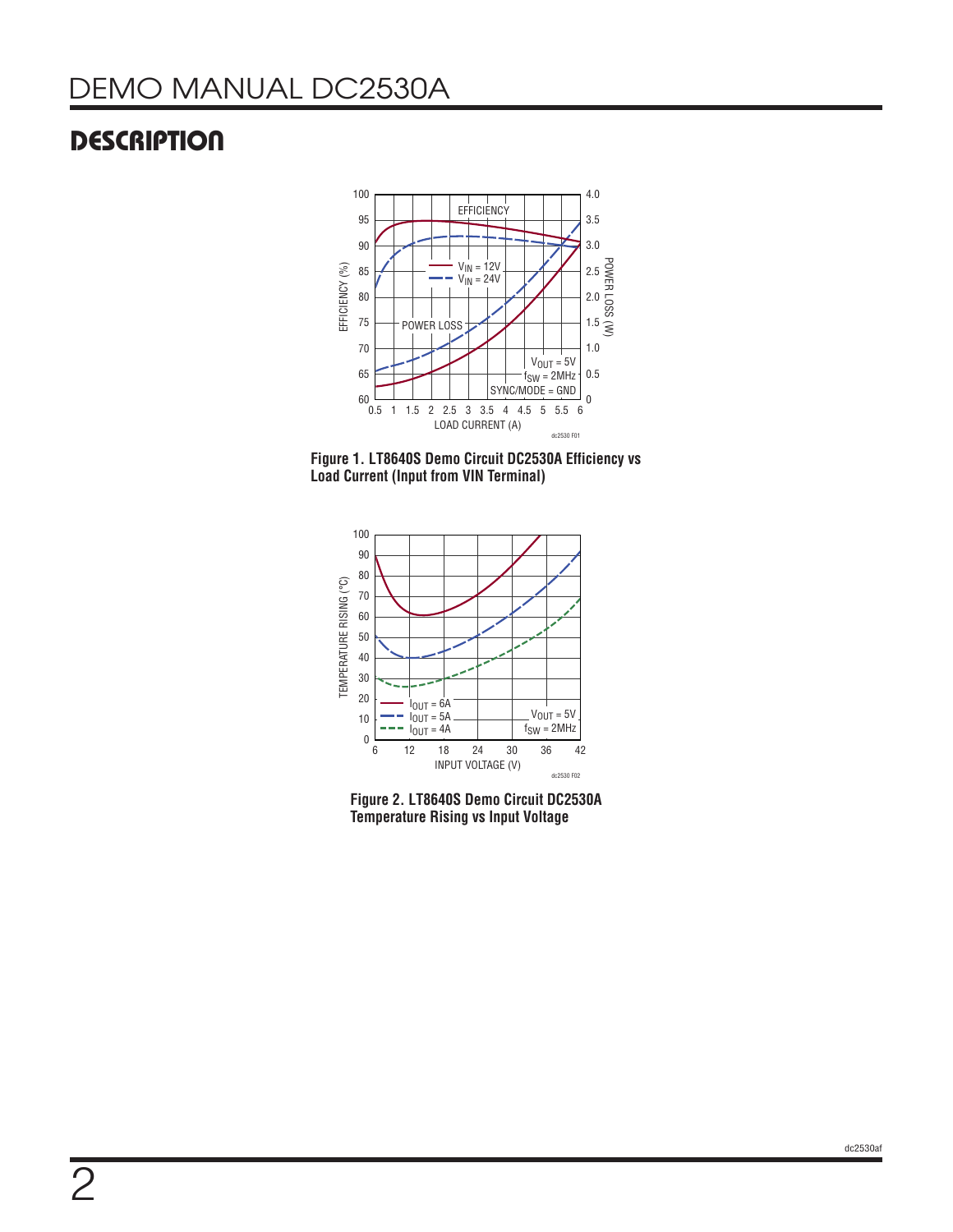### **DESCRIPTION**



**Conducted EMI Performance**

**Radiated EMI Performance (CISPR25 Radiated Emission Test with Class 5 Peak Limits)** 



Figure 3. LT8640S Demo Circuit DC2530A EMI Performance (14V input from VEMI, with EMI filter,  $I_{OUT} = 4A$ )

dc2530af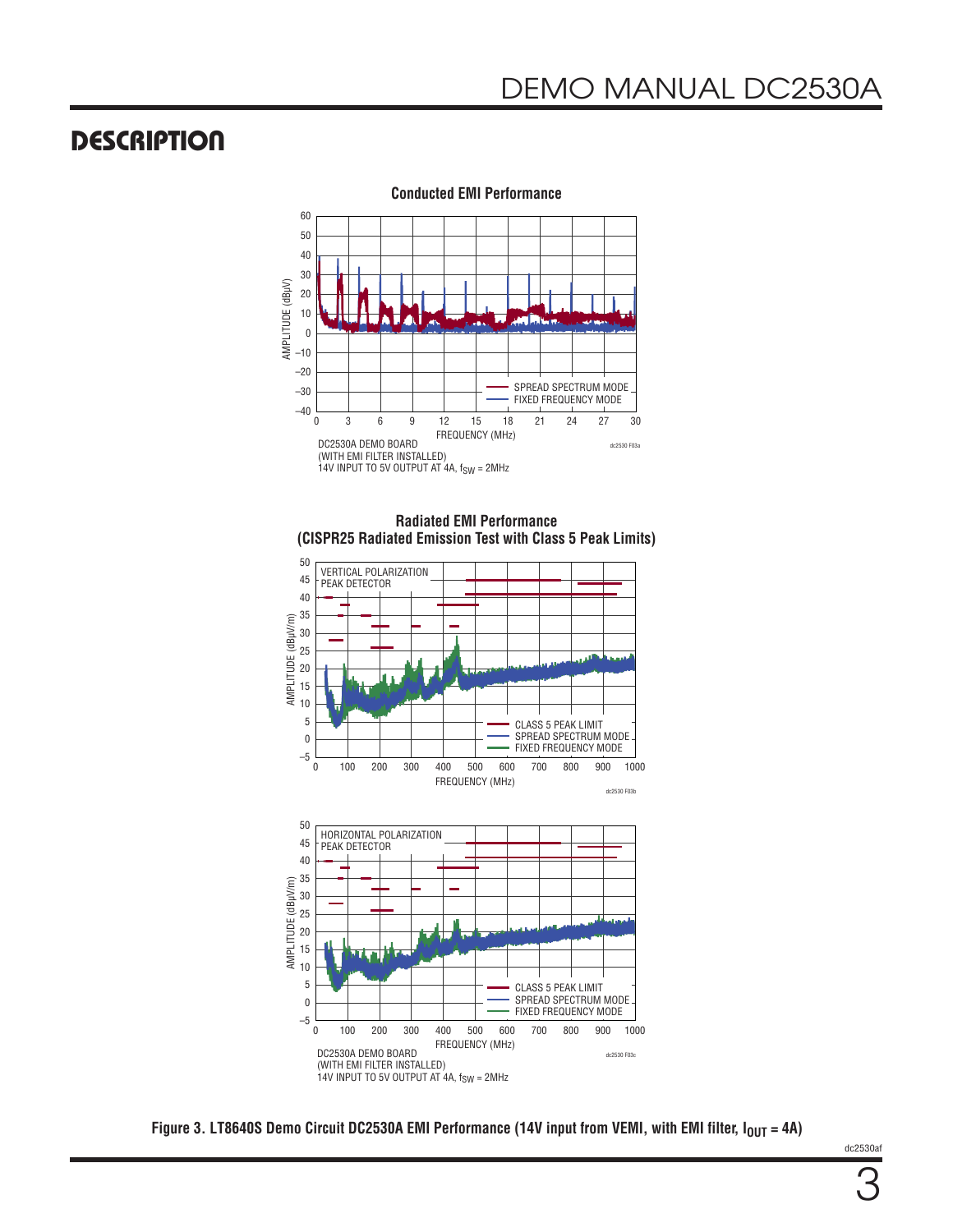# QUICK START PROCEDURE

Demonstration circuit 2530A is easy to set up to evaluate the performance of the LT8640S. Refer to Figure 4 for proper measurement equipment setup and follow the procedure below:

NOTE: When measuring the input or output voltage ripple, care must be taken to avoid a long ground lead on the oscilloscope probe. Measure the output voltage ripple by touching the probe tip directly across the output capacitor. See Figure 5 for the proper scope technique. Figure 6 shows the output voltage ripple measured at the output capacitor C9.

- 1. Place JP1 on BURST position.
- 2. With power off, connect the input power supply to VEMI and GND. If the input EMI filter is not desired, connect the input power supply to VIN and GND.
- 3. With power off, connect the load from VOUT to GND.
- 4. Turn on the power at the input.

NOTE: Make sure that the input voltage does not exceed 42V.

5. Check for the proper output voltage ( $V_{OIII}$  = 5V).

NOTE: If there is no output, temporarily disconnect the load to make sure that the load is not set too high or is shorted.

- 6. Once the proper output voltage is established, adjust the load within the operating ranges and observe the output voltage regulation, ripple voltage, efficiency and other parameters.
- 7. An external clock can be added to the SYNC terminal when SYNC function is used (JP1 on the SYNC position). Please make sure that R2 should be chose to set the LT8640S switching frequency equal to or below the lowest SYNC frequency. JP1 can also set LT8640S in spread spectrum mode (JP1 on the SPREAD-SPEC-TRUM position) or forced continuous mode (JP1 on the FCM position).



**Figure 4. Proper Measurement Equipment Setup**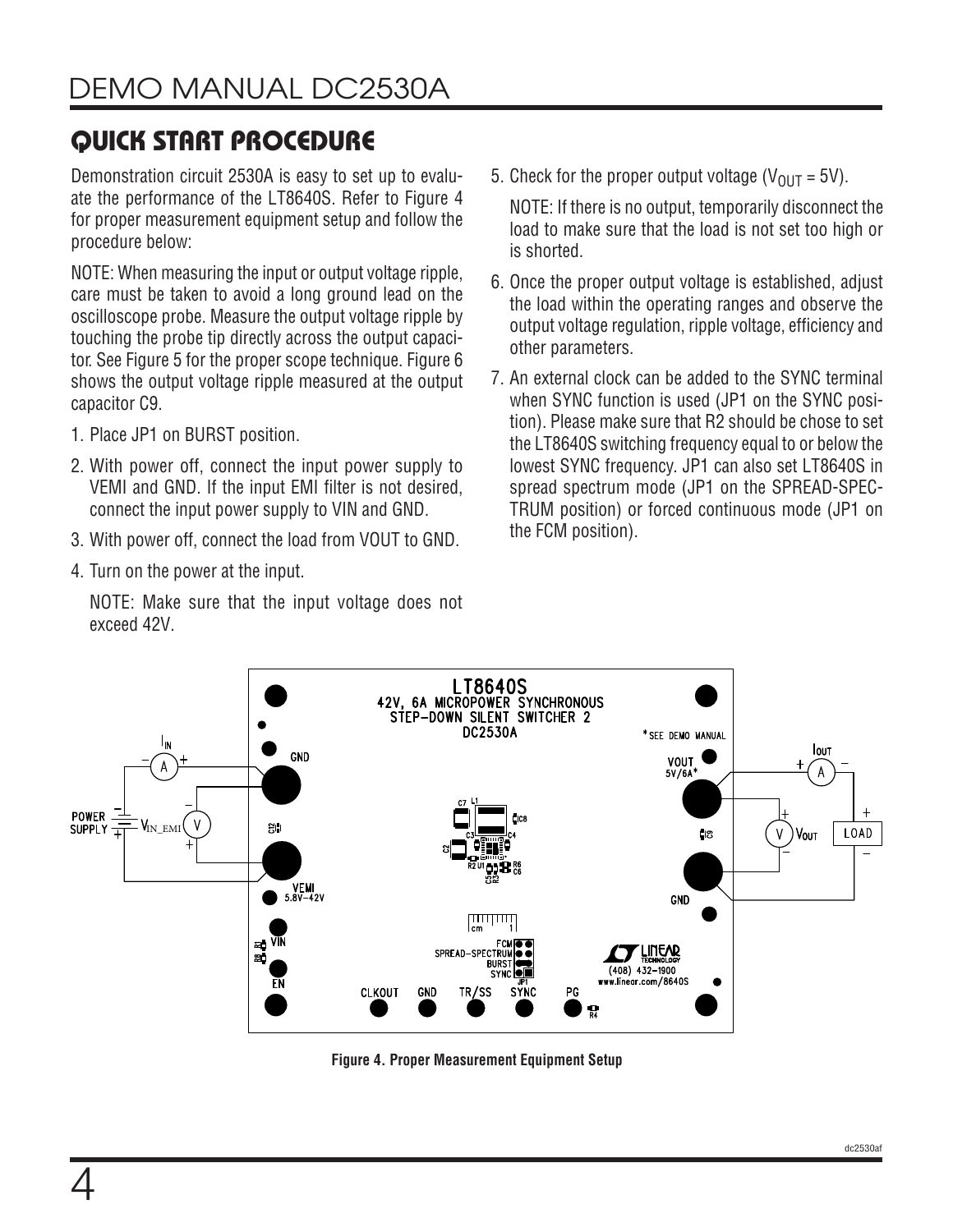## QUICK START PROCEDURE



**Figure 5. Measuring Output Ripple at Output Capacitor C9**



**Figure 6. LT8640S Demo Circuit DC2530A Output Voltage Ripple**   $(12V \text{ Input}, I_{OUT} = 6A, Full BW)$ 

dc2530af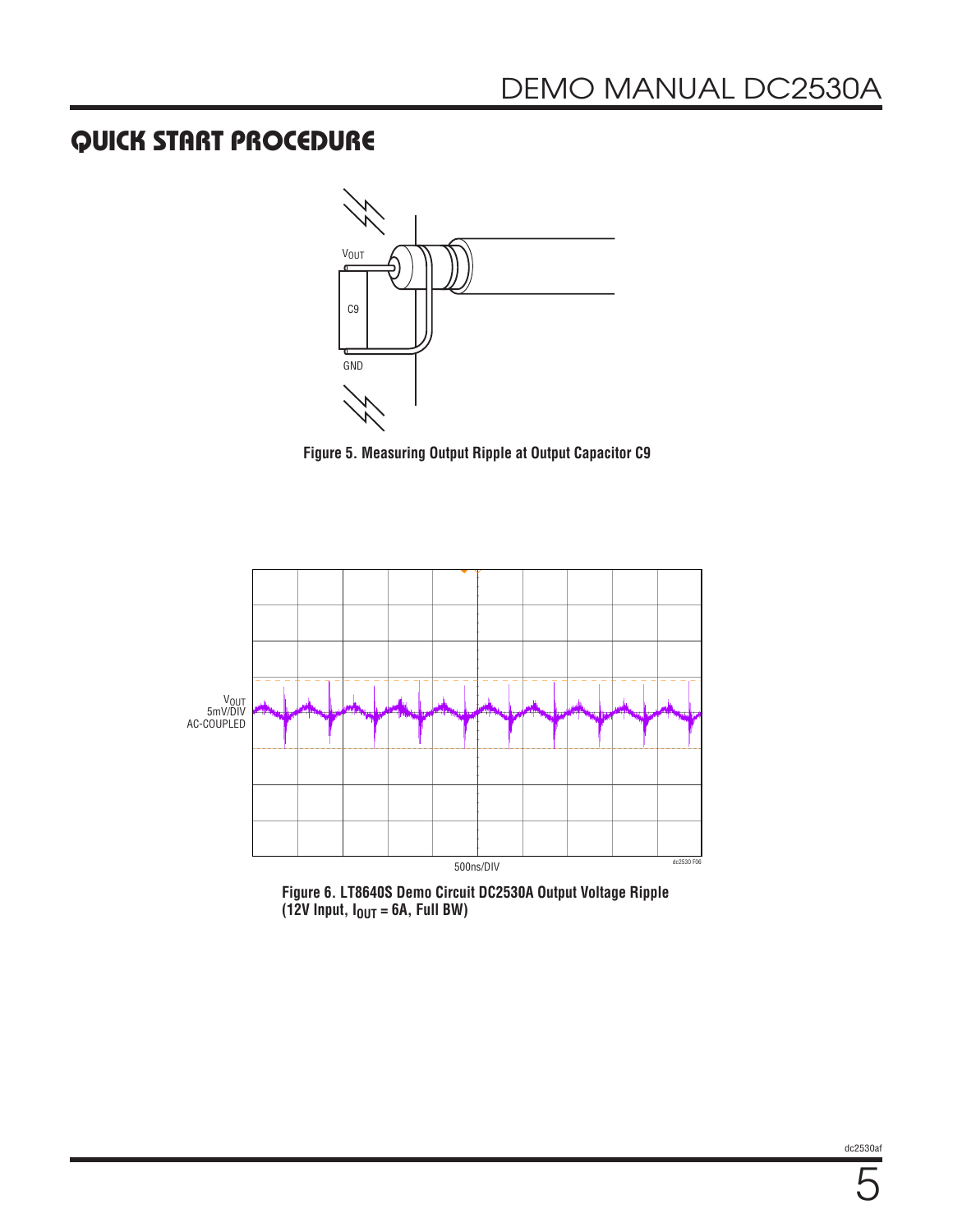# DEMO MANUAL DC2530A

## PARTS LIST

| <b>ITEM</b>                          | QTY            | <b>REFERENCE</b>                                | <b>PART DESCRIPTION</b>                | <b>MANUFACTURER/PART NUMBER</b>   |  |  |  |  |  |
|--------------------------------------|----------------|-------------------------------------------------|----------------------------------------|-----------------------------------|--|--|--|--|--|
| <b>Required Circuit Components</b>   |                |                                                 |                                        |                                   |  |  |  |  |  |
| 1                                    | 1              | C <sub>2</sub>                                  | CAP., X7R, 10µF, 50V, 10%, 1210        | MURATA, GRM32ER71H106KA12L        |  |  |  |  |  |
| $\overline{2}$                       | $\overline{2}$ | C3, C4                                          | CAP., X5R, 1µF, 50V, 10%, 0603         | MURATA, GRM188R61H105KAALD        |  |  |  |  |  |
| 3                                    | 1              | C <sub>5</sub>                                  | CAP., X7R, 0.1µF, 16V, 10%, 0603       | MURATA, GRM188R71C104KA01D        |  |  |  |  |  |
| 4                                    | $\mathbf{1}$   | C <sub>6</sub>                                  | CAP., NP0, 10pF, 50V, 5%, 0603         | MURATA, GRM1885C1H100JA01D        |  |  |  |  |  |
| 5                                    | $\mathbf{1}$   | C <sub>7</sub>                                  | CAP., X5R, 100µF, 10V, 20% 1210        | MURATA, GRM32ER61A107ME20L        |  |  |  |  |  |
| 6                                    | $\mathbf{1}$   | C8                                              | CAP., X7R, 1µF, 10V, 10%, 0603         | MURATA, GRM188R71A105KA61D        |  |  |  |  |  |
| 7                                    | 1              | C <sub>9</sub>                                  | CAP., X5R, 10µF, 25V, 20%, 0603        | MURATA, GRM188R61E106MA73D        |  |  |  |  |  |
| 8                                    | $\mathbf{1}$   | L1                                              | INDUCTOR, 1.5µH                        | COILCRAFT, XEL6030-152ME          |  |  |  |  |  |
| 9                                    | $\overline{2}$ | R1, R4                                          | RES., CHIP, 100k, 1/10W, 1% 0603       | VISHAY, CRCW0603100KFKEA          |  |  |  |  |  |
| 10                                   | $\mathbf{1}$   | R <sub>2</sub>                                  | RES., CHIP, 17.8k, 1/10W, 1% 0603      | VISHAY, CRCW060317K8FKEA          |  |  |  |  |  |
| 11                                   | $\mathbf{1}$   | R <sub>3</sub>                                  | RES., CHIP, 243k, 1/10W, 1%, 0603      | VISHAY, CRCW0603243KFKEA          |  |  |  |  |  |
| 12                                   | $\mathbf{1}$   | R <sub>6</sub>                                  | RES., CHIP, 1M, 1/10W, 1%, 0603        | VISHAY, CRCW06031M00FKEA          |  |  |  |  |  |
| 13                                   | $\mathbf{1}$   | U1                                              | I.C., STEP-DOWN SWITCHER, 4MMx4MM LQFN | LINEAR TECH., LT8640SEV#PBF       |  |  |  |  |  |
|                                      |                | <b>Additional Demo Board Circuit Components</b> |                                        |                                   |  |  |  |  |  |
| 1                                    | $\mathbf{1}$   | C1                                              | CAP., ALUM 22µF, 63V                   | SUN ELECT., 63CE22BS              |  |  |  |  |  |
| 2                                    | $\overline{2}$ | C10, C11                                        | CAP., X7R, 10µF, 50V, 10%, 1210        | MURATA, GRM32ER71H106KA12L        |  |  |  |  |  |
| 3                                    | $\overline{2}$ | C12, C13                                        | CAP, X7R, 0.1µF, 50V, 10%, 0402        | MURATA, GRM155R71H104KE14D        |  |  |  |  |  |
| 4                                    | 0              | C14 (OPT)                                       | CAP., OPTION, 0603                     |                                   |  |  |  |  |  |
| 5                                    | $\mathbf{1}$   | FB <sub>1</sub>                                 | BEAD, FERRITE, 100Ω, 1812              | WURTH ELEKTRONIK, 74279226101     |  |  |  |  |  |
| 6                                    | $\mathbf{1}$   | R <sub>7</sub>                                  | RES., CHIP, 0Ω, 1/10W, 1%, 0603        | VISHAY, CRCW06030000Z0EA          |  |  |  |  |  |
| $\overline{7}$                       | $\mathbf{0}$   | R8 (OPT)                                        | RES., OPTION, 0603                     |                                   |  |  |  |  |  |
| <b>Hardware: For Demo Board Only</b> |                |                                                 |                                        |                                   |  |  |  |  |  |
| 1                                    | $\overline{7}$ | E1, E4-E8, E10                                  | TESTPOINT, TURRET, 0.094"              | MILL-MAX, 2501-2-00-80-00-00-07-0 |  |  |  |  |  |
| $\overline{2}$                       | $\overline{4}$ | E2, E9, E11, E12                                | TESTPOINT, TURRET, 0.061"              | MILL-MAX, 2308-2-00-80-00-00-07-0 |  |  |  |  |  |
| 3                                    | $\mathbf{1}$   | JP1                                             | 2X4, 0.079 DOUBLE ROW HEADER           | WURTH ELEKTRONIK, 62000821121     |  |  |  |  |  |
| 4                                    | 1              | XJP1                                            | SHUNT, 0.079" CENTER                   | WURTH ELEKTRONIK, 60800213421     |  |  |  |  |  |
| 5                                    | $\overline{4}$ | $J1-J4$                                         | <b>JACK BANANA</b>                     | KEYSTONE, 575-4                   |  |  |  |  |  |
| 6                                    | 4              | MH1-MH4                                         | STAND-OFF, NYLON 0.50" TALL            | WURTH ELEKTRONIK, 702935000       |  |  |  |  |  |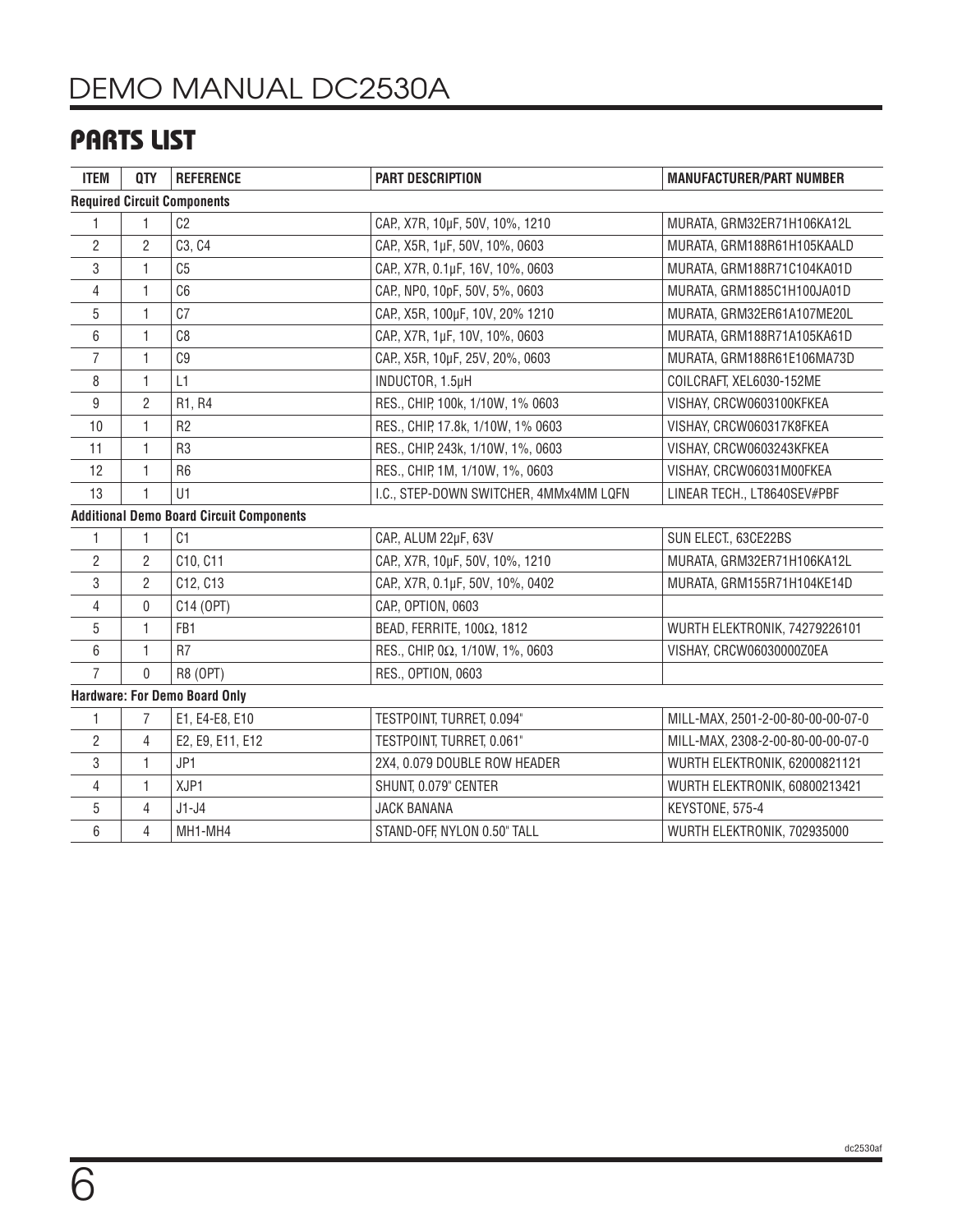### SCHEMATIC DIAGRAM



Information furnished by Linear Technology Corporation is believed to be accurate and reliable. However, no responsibility is assumed for its use. Linear Technology Corporation makes no representation that the interconnection of its circuits as described herein will not infringe on existing patent rights. 7